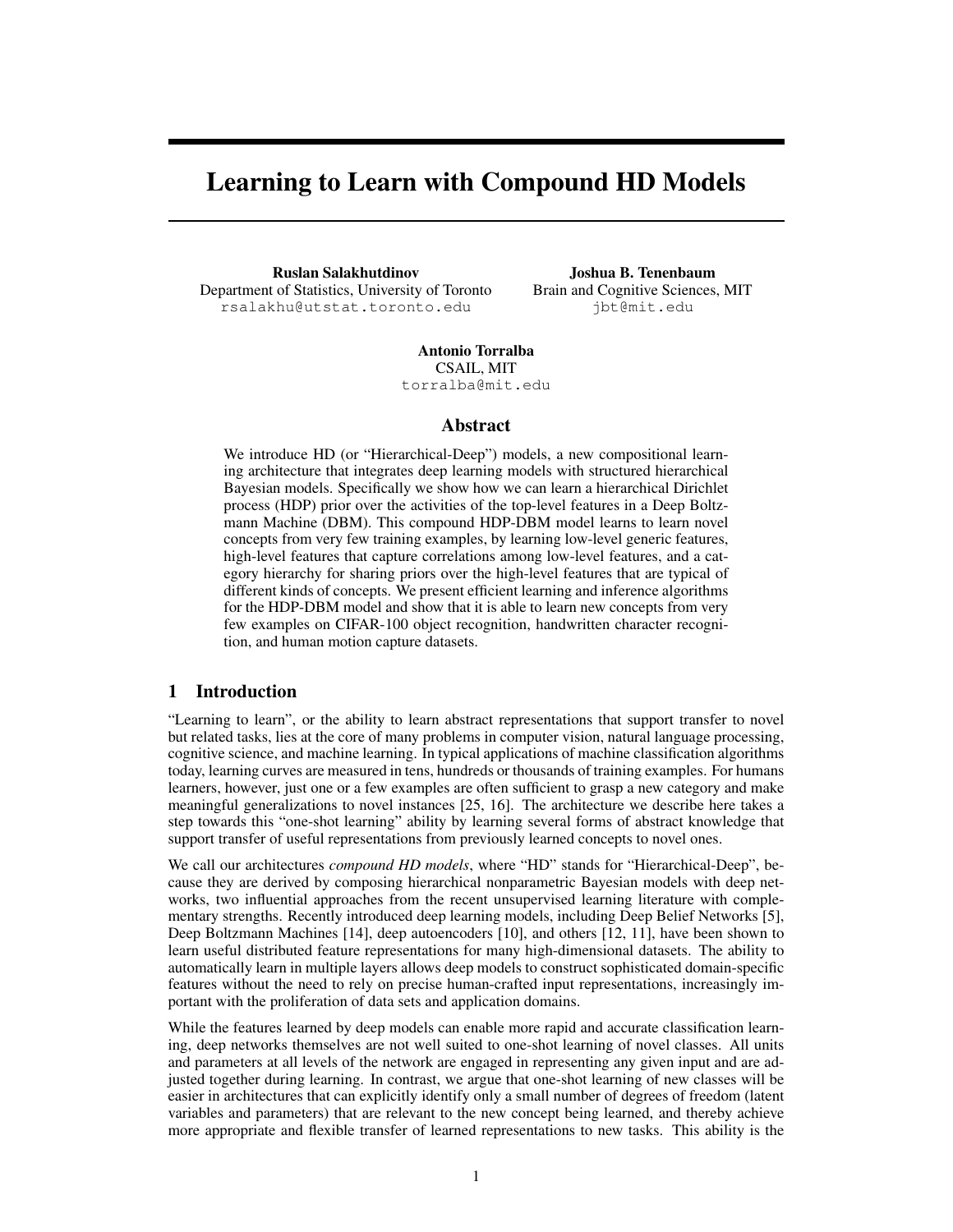hallmark of hierarchical Bayesian (HB) models, recently proposed in computer vision, statistics, and cognitive science [7, 25, 4, 13] for learning to learn from few examples. Unlike deep networks, these HB models explicitly represent category hierarchies that admit sharing the appropriate abstract knowledge about the new class's parameters via a prior abstracted from related classes. HB approaches, however, have complementary weaknesses relative to deep networks. They typically rely on domain-specific hand-crafted features [4, 1] (e.g. GIST, SIFT features in computer vision, MFCC features in speech perception domains). Committing to the a-priori defined feature representations, instead of learning them from data, can be detrimental. Moreover, many HB approaches often assume a fixed hierarchy for sharing parameters [17, 3] instead of learning the hierarchy in an unsupervised fashion.

In this work we investigate compound HD (hierarchical-deep) architectures that integrate these deep models with structured hierarchical Bayesian models. In particular, we show how we can learn a hierarchical Dirichlet process (HDP) prior over the activities of the top-level features in a Deep Boltzmann Machine (DBM), coming to represent both a layered hierarchy of increasingly abstract features, and a tree-structured hierarchy of classes. Our model depends minimally on domain-specific representations and achieves state-of-the-art one-shot learning performance by unsupervised discovery of three components: (a) low-level features that abstract from the raw high-dimensional sensory input (e.g. pixels, or 3D joint angles); (b) high-level part-like features that express the distinctive perceptual structure of a specific class, in terms of class-specific correlations over low-level features; and (c) a hierarchy of super-classes for sharing abstract knowledge among related classes. We evaluate the compound HDP-DBM model on three different perceptual domains. We also illustrate the advantages of having a full generative model, extending from highly abstract concepts all the way down to sensory inputs: we can not only generalize class labels but also synthesize new examples in novel classes that look reasonably natural, and we can significantly improve classification performance by learning parameters at *all levels jointly* by maximizing a joint log-probability score.

## 2 Deep Boltzmann Machines (DBMs)

A Deep Boltzmann Machine is a network of symmetrically coupled stochastic binary units. It contains a set of visible units  $\mathbf{v} \in \{0,1\}^D$ , and a sequence of layers of hidden units  $\mathbf{h}^1 \in \{0,1\}^{F_1}$ ,  $h^2 \in \{0,1\}^{F_2}$ ,...,  $h^L \in \{0,1\}^{F_L}$ . There are connections only between hidden units in adjacent layers, as well as between visible and hidden units in the first hidden layer. Consider a DBM with three hidden layers<sup>1</sup> (i.e.  $L = 3$ ). The probability of a visible input **v** is:

$$
P(\mathbf{v};\psi) = \frac{1}{\mathcal{Z}(\psi)} \sum_{\mathbf{h}} \exp\bigg(\sum_{ij} \mathbf{W}_{ij}^{(1)} v_i h_j^1 + \sum_{jl} \mathbf{W}_{jl}^{(2)} h_j^1 h_l^2 + \sum_{lm} \mathbf{W}_{lm}^{(2)} h_l^2 h_m^3\bigg),\tag{1}
$$

where  $\mathbf{h} = \{\mathbf{h}^1, \mathbf{h}^2, \mathbf{h}^3\}$  are the set of hidden units, and  $\psi = \{\mathbf{W}^{(1)}, \mathbf{W}^{(2)}, \mathbf{W}^{(3)}\}$  are the model parameters, representing visible-to-hidden and hidden-to-hidden symmetric interaction terms.

Approximate Learning: Exact maximum likelihood learning in this model is intractable, but efficient approximate learning of DBMs can be carried out by using a mean-field inference to estimate data-dependent expectations, and an MCMC based stochastic approximation procedure to approximate the model's expected sufficient statistics [14]. In particular, consider approximating the true posterior  $P(\mathbf{h}|\mathbf{v};\psi)$  with a fully factorized approximating distribution over the three sets of hidden units:  $Q(\mathbf{h}|\mathbf{v};\mu) = \prod_{j=1}^{F_1} \prod_{k=1}^{F_2} \prod_{m=1}^{F_3} q(h_j^1|\mathbf{v}) q(h_k^2|\mathbf{v}) q(h_m^3|\mathbf{v})$  where  $\mu = {\mu^1, \mu^2, \mu^3}$  are the mean-field parameters with  $q(h_i^l = 1) = \mu_i^l$  for  $l = 1, 2, 3$ . In this case, we can write down the variational lower bound on the log-probability of the data, which takes a particularly simple form:

$$
\log P(\mathbf{v};\psi) \geq \mathbf{v}^{\top}\mathbf{W}^{(1)}\mu^{1} + {\mu^{1}}^{\top}\mathbf{W}^{(2)}\mu^{2} + {\mu^{2}}^{\top}\mathbf{W}^{(3)}\mu^{2} - \log \mathcal{Z}(\psi) + \mathcal{H}(Q), \quad (2)
$$

where  $\mathcal{H}(\cdot)$  is the entropy functional. Learning proceeds by finding the value of  $\mu$  that maximizes this lower bound for the current value of model parameters  $\psi$ , which results in a set of the mean-field fixed-point equations. Given the variational parameters  $\mu$ , the model parameters  $\psi$  are then updated to maximize the variational bound using stochastic approximation (for details see [14, 22, 26]).

Multinomial DBMs: To allow DBMs to express more information and introduce more structured hierarchical priors, we will use a conditional multinomial distribution to model activities of the toplevel units. Specifically, we will use M softmax units, each with "1-of-K" encoding (so that each

<sup>&</sup>lt;sup>1</sup> For clarity, we use three hidden layers. Extensions to models with more than three layers is trivial.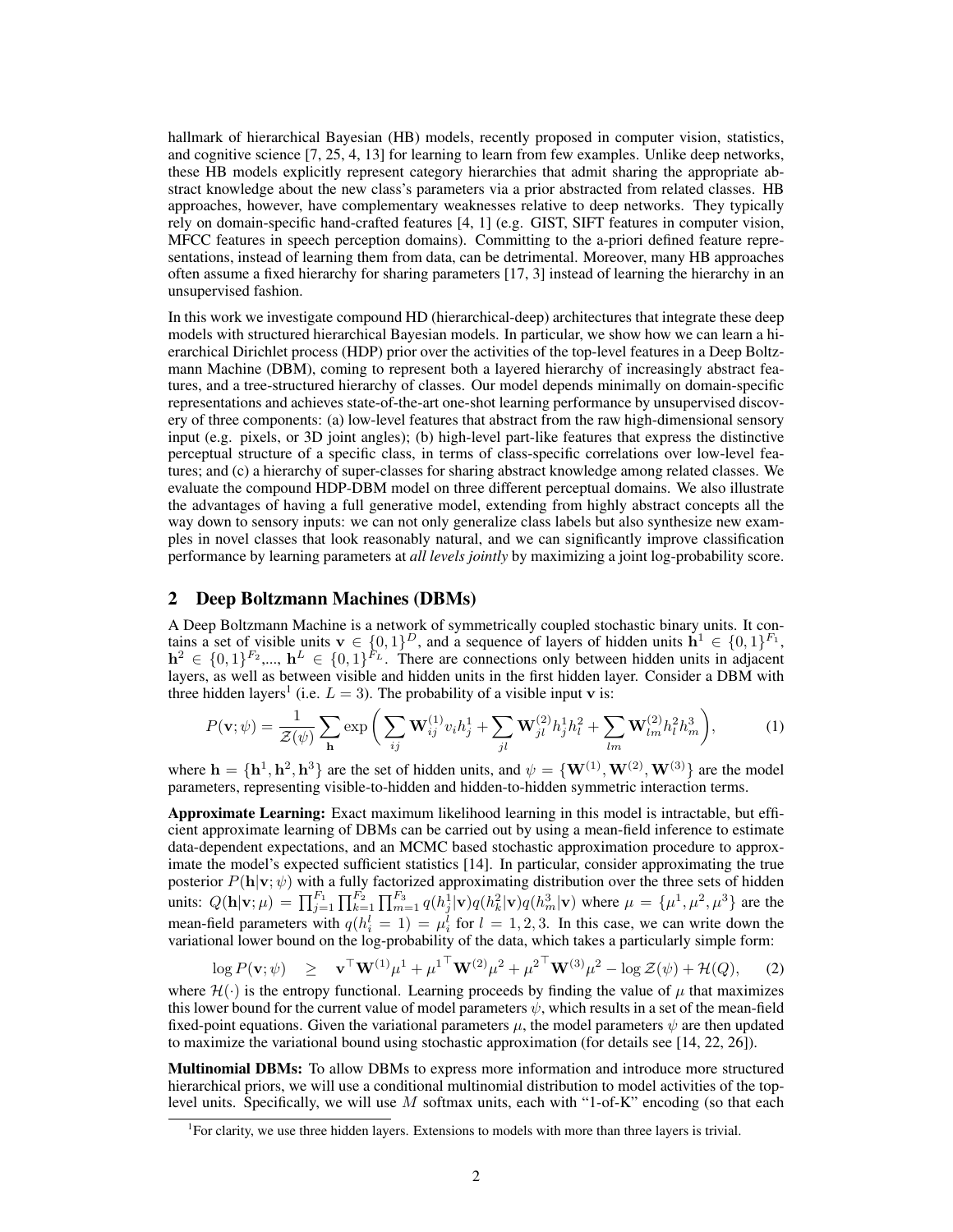

Figure 1: Left: Multinomial DBM model: the top layer represents M softmax hidden units  $h^3$ , which share the same set of weights. Middle: A different interpretation: M softmax units are replaced by a single multinomial unit which is sampled M times. Right: Hierarchical Dirichlet Process prior over the states of  $\overline{\mathbf{h}^3}$ .

unit contains a set of K weights). All M separate softmax units will share the same set of weights, connecting them to binary hidden units at the lower-level (Fig. 1). A key observation is that M separate copies of softmax units that all share the same set of weights can be viewed as a single multinomial unit that is samples M times [15, 19]. A pleasing property of using softmax units is that the mathematics underlying the learning algorithm for binary-binary DBMs remains the same.

# 3 Compound HDP-DBM model

After a DBM model has been learned, we have an undirected model that defines the joint distribution  $P(\mathbf{v}, \mathbf{h}^1, \mathbf{h}^2, \mathbf{h}^3)$ . One way to express what has been learned is the conditional model  $P(\mathbf{v}, \mathbf{h}^1, \mathbf{h}^2 | \mathbf{h}^3)$  and a prior term  $P(\mathbf{h}^3)$ . We can therefore rewrite the variational bound as:

$$
\log P(\mathbf{v}) \ge \sum_{\mathbf{h}^1, \mathbf{h}^2, \mathbf{h}^3} Q(\mathbf{h}|\mathbf{v}; \mu) \log P(\mathbf{v}, \mathbf{h}^1, \mathbf{h}^2 | \mathbf{h}^3) + \mathcal{H}(Q) + \sum_{\mathbf{h}^3} Q(\mathbf{h}^3|\mathbf{v}; \mu) \log P(\mathbf{h}^3). (3)
$$

This particular decomposition lies at the core of the greedy recursive pretraining algorithm: we keep the learned conditional model  $P(\mathbf{v}, \mathbf{h}^1, \mathbf{h}^2 | \mathbf{h}^3)$ , but maximize the variational lower-bound of Eq. 3 with respect to the last term [5]. Instead of adding an additional undirected layer, (e.g. a restricted Boltzmann machine), to model  $P(h^3)$ , we can place a hierarchical Dirichlet process prior over h<sup>3</sup>, that will allow us to learn category hierarchies, and more importantly, useful representations of classes that contain few training examples. The part we keep,  $P(\mathbf{v}, \mathbf{h}^1, \mathbf{h}^2 | \mathbf{h}^3)$ , represents a *conditional* DBM model, which can be viewed as a two-layer DBM but with bias terms given by the states of  $h^3$ :

$$
P(\mathbf{v}, \mathbf{h}^1, \mathbf{h}^2 | \mathbf{h}^3) = \frac{1}{\mathcal{Z}(\psi, \mathbf{h}^3)} \exp\bigg(\sum_{ij} \mathbf{W}_{ij}^{(1)} v_i h_j^1 + \sum_{jl} \mathbf{W}_{jl}^{(2)} h_j^1 h_l^2 + \sum_{lm} \mathbf{W}_{lm}^{(3)} h_l^2 h_m^3\bigg). \tag{4}
$$

#### 3.1 A Hierarchical Bayesian Topic Prior

In a typical hierarchical topic model, we observe a set of N documents, each of which is modeled as a mixture over topics, that are shared among documents. Let there be  $K$  words in the vocabulary. A topic t is a discrete distribution over K words with probability vector  $\phi_t$ . Each document n has its own distribution over topics given by probabilities  $\theta_n$ .

In our compound HDP-DBM model, we will use a hierarchical topic model as a prior over the activities of the DBM's top-level features. Specifically, the term "document" will refer to the toplevel multinomial unit  $h^3$ , and M "words" in the document will represent the M samples, or active DBM's top-level features, generated by this multinomial unit. Words in each document are drawn by choosing a topic t with probability  $\theta_{nt}$ , and then choosing a word w with probability  $\phi_{tw}$ . We will often refer to topics as our learned *higher-level features*, each of which defines a topic specific distribution over DBM's h<sup>3</sup> features. Let  $\tilde{h}_{in}^3$  be the  $i^{th}$  word in document n, and  $x_{in}$  be its topic:

$$
\theta_n|\pi \sim \text{Dir}(\alpha \pi)
$$
,  $\phi_t|\tau \sim \text{Dir}(\beta \tau)$ ,  $x_{in}|\theta_n \sim \text{Mult}(\theta_n)$ ,  $h_{in}^3|x_{in}, \phi_{x_{in}} \sim \text{Mult}(\phi_{x_{in}})$ , (5)

where  $\pi$  is the global distribution over topics,  $\tau$  is the global distribution over K words, and  $\alpha$  and  $\beta$  are concentration parameters.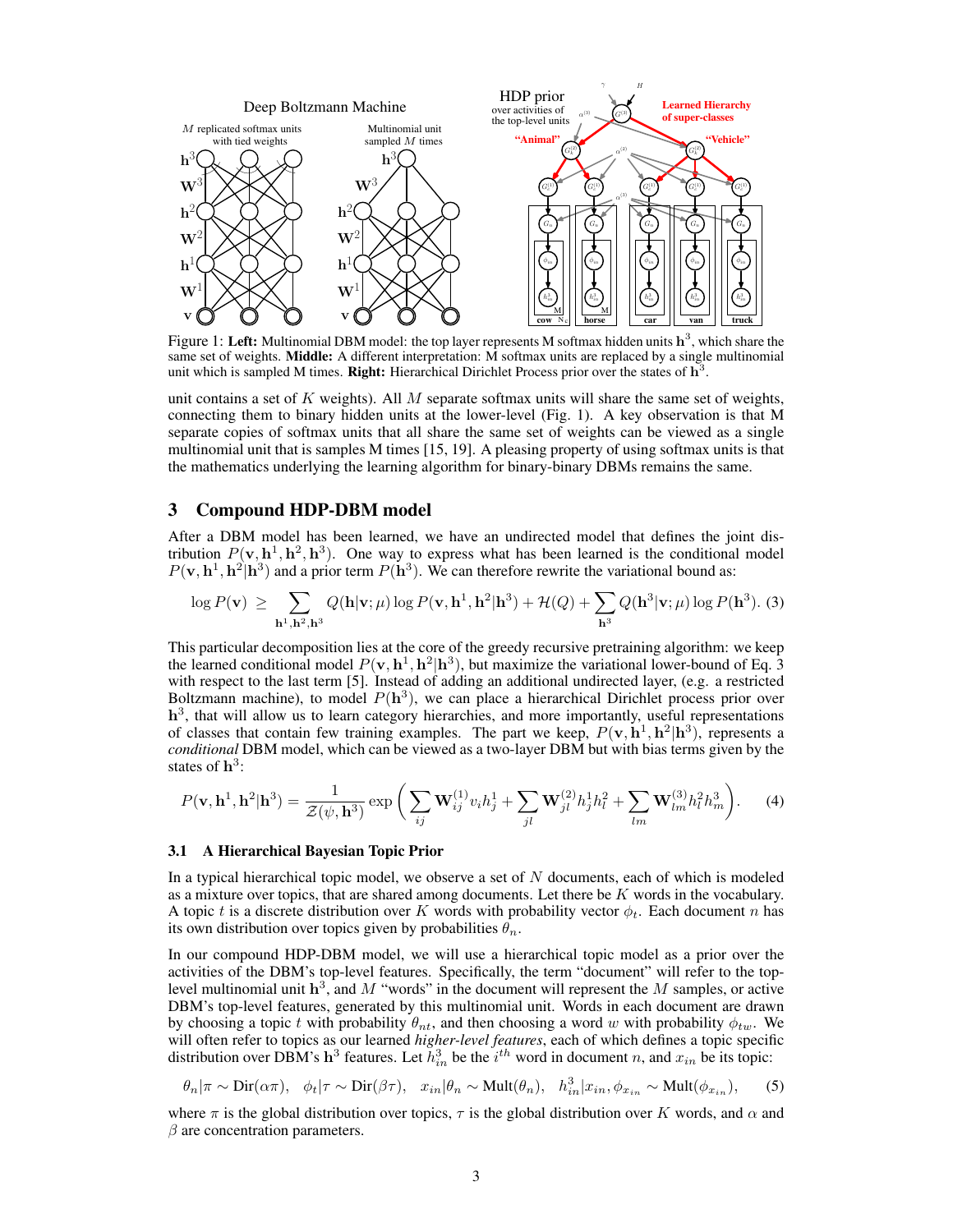Let us further assume that we are presented with a fixed two-level category hierarchy. Suppose that  $N$  documents, or objects, are partitioned into  $C$  basic level categories (e.g. cow, sheep, car). We represent such partition by a vector  $z^b$  of length N, each entry of which is  $z_n^b \in \{1, ..., C\}$ . We also assume that our C basic-level categories are partitioned into  $S$  super-categories (e.g. animal, vehicle), represented by by a vector  $z^s$  of length  $\tilde{C}$ , with  $z_c^s \in \{1, ..., \tilde{S}\}\$ . These partitions define a *fixed two-level* tree hierarchy (see Fig. 1). We will relax this assumption later.

The hierarchical topic model can be readily extended to modeling the above hierarchy. For each document n that belong to the basic category c, we place a common Dirichlet prior over  $\theta_n$  with parameters  $\pi_c^{(1)}$ . The Dirichlet parameters  $\pi^{(1)}$  are themselves drawn from a Dirichlet prior with parameters  $\pi^{(2)}$ , and so on (see Fig. 1). Specifically, we define the following prior over  $h^3$ :

$$
\pi_s^{(2)}|\pi_g^{(3)} \sim \text{Dir}(\alpha^{(3)}\pi_g^3), \quad \text{for each super-category s=1,...,S} \n\pi_c^{(1)}|\pi_{z_c^*}^{(2)} \sim \text{Dir}(\alpha^{(2)}\pi_{z_c^*}^{(2)}), \quad \text{for each basic-category } c = 1,..,C \n\theta_n|\pi_{z_n^*}^{(1)} \sim \text{Dir}(\alpha^{(1)}\pi_{z_n^*}^{(1)}), \quad \text{for each document } n = 1,..,N \nx_{in}|\theta_n \sim \text{Mult}(\theta_n), \quad \text{for each word } i = 1,..,M \n\phi_t|\tau \sim \text{Dir}(\beta\tau), \quad h_{in}^3|x_{in}, \phi_{x_{in}} \sim \text{Mult}(\phi_{x_{in}}),
$$
\n(6)

where  $\pi_g^{(3)}$  is the global distribution over topics,  $\pi_s^{(2)}$  is the super-category specific and  $\pi_c^{(1)}$  is the class specific distribution over topics, or higher-level features. These high-level features, in turn, define topic-specific distribution over  $h^3$  features, or "words" in a DBM model.

For a fixed number of topics  $T$ , the above model represents a hierarchical extension of LDA. We typically do not know the number of topics a-priori. It is therefore natural to consider a nonparametric extension based on the HDP model [21], which allows for a countably infinite number of topics. In the standard hierarchical Dirichlet process notation, we have

$$
G_g^{(3)} \sim \text{DP}(\gamma, \text{Dir}(\beta \tau)), \quad G_s^{(2)} \sim \text{DP}(\alpha^{(3)}, G_g^{(3)}), \quad G_c^{(1)} \sim \text{DP}(\alpha^{(2)}, G_{z_c^*}^{(2)}),
$$
  
\n
$$
G_n \sim \text{DP}(\alpha^{(1)}, G_{z_n^b}^{(1)}), \quad \phi_{in}^* | G_n \sim G_n, \quad h_{in}^3 | \phi_{in}^* \sim \text{Mult}(\phi_{in}^*),
$$
 (7)

where  $Dir(\beta \tau)$  is the base-distribution, and each  $\phi^*$  is a factor associated with a single observation  $h_{in}^3$ . Making use of topic index variables  $x_{in}$ , we denote  $\phi_{in}^* = \phi_{x_{in}}$  (see Eq. 6). Using a stick-breaking representation we can write:  $G_g^{(3)}(\phi) = \sum_{t=1}^{\infty} \pi_{gt}^{(3)} \delta_{\phi_t}$ ,  $G_s^{(2)}(\phi) = \sum_{t=1}^{\infty} \pi_{st}^{(2)} \delta_{\phi_t}$ ,  $G_c^{(3)}(\phi) = \sum_{t=1}^{\infty} \pi_{ct}^{(1)} \delta_{\phi_t}$ , and  $G_n(\phi) = \sum_{t=1}^{\infty} \theta_{nt} \delta_{\phi_t}$  that represent sums of point masses. We also place Gamma priors over concentration parameters as in [21].

The overall generative model is shown in Fig. 1. To generate a sample we first draw  $M$  words, or activations of the top-level features, from the HDP prior over  $h^3$  given by Eq. 7. Conditioned on  $h^3$ , we sample the states of v from the conditional DBM model given by Eq. 4.

#### 3.2 Modeling the number of super-categories

So far we have assumed that our model is presented with a two-level partition  $z = \{z^s, z^b\}$ . If, however, we are not given any level-1 or level-2 category labels, we need to infer the distribution over the possible category structures. We place a nonparametric two-level nested Chinese Restaurant Prior (CRP) [2] over z, which defines a prior over tree structures and is flexible enough to learn arbitrary hierarchies. The main building block of the nested CRP is the Chinese restaurant process, a distribution on partition of integers. Imagine a process by which customers enter a restaurant with an unbounded number of tables, where the  $n^{th}$  customer occupies a table k drawn from:

$$
P(z_n = k | z_1, ..., z_{n-1}) = \{ \frac{n^k}{n-1+\eta}, \text{ if } n^k > 0; \quad \frac{\eta}{n-1+\eta}, \text{ if } k \text{ is new} \},
$$
(8)

where  $n^k$  is the number of previous customers at table k and  $\eta$  is the concentration parameter. The nested CRP, nCRP $(\eta)$ , extends CRP to nested sequence of partitions, one for each level of the tree. In this case each observation *n* is first assigned to the super-category  $z_n^s$  using Eq. 8. Its assignment to the basic-level category  $z_n^b$ , that is placed under a super-category  $z_n^s$ , is again recursively drawn from Eq. 8. We also place a Gamma prior  $\Gamma(1, 1)$  over  $\eta$ . The proposed model allows for both: a nonparametric prior over potentially unbounded number of global topics, or higher-level features, as well as a nonparametric prior that allow learning an arbitrary tree taxonomy.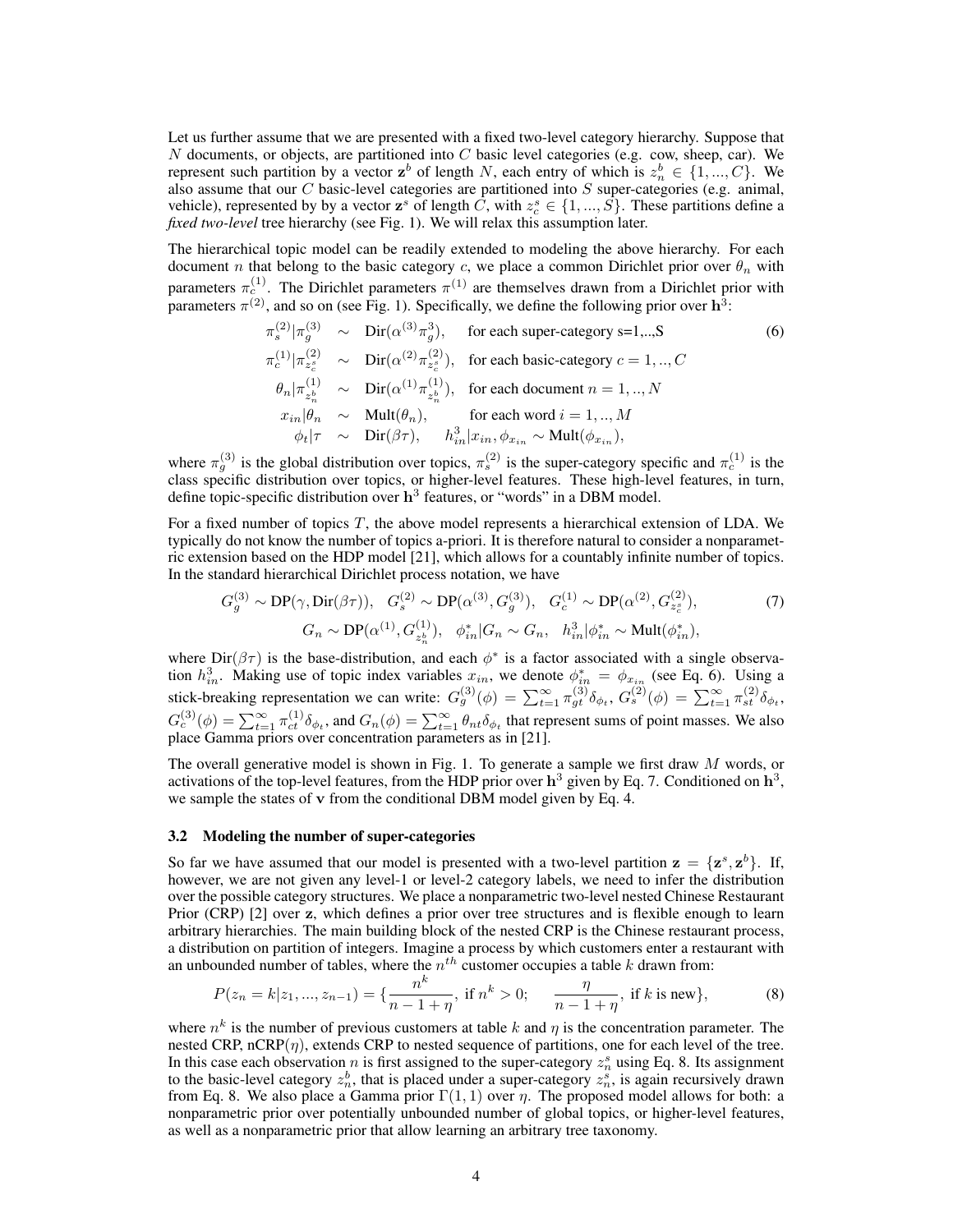# 4 Inference

Inferences about model parameters at all levels of hierarchy can be performed by MCMC. When the tree structure z of the model is not given, the inference process will alternate between fixing z while sampling the space of model parameters, and vice versa.

Sampling HDP parameters: Given category assignment vectors z, and the states of the top-level DBM features  $h^3$ , we use posterior representation sampler of [20]. In particular, the HDP sampler maintains the stick-breaking weights  $\{\theta\}_{n=1}^N$ , and  $\{\pi_c^{(1)}, \pi_s^{(2)}, \pi_g^{(3)}\}$ ; and topic indicator variables x (parameters  $\phi$  can be integrated out). The sampler alternatives between: (a) sampling cluster indices  $x_{in}$  using Gibbs updates in the Chinese restaurant franchise (CRF) representation of the HDP; (b) sampling the weights at all three levels conditioned on  $x$  using the usual posterior of a  $DP<sup>2</sup>$ .

Sampling category assignments z: Given current instantiation of the stick-breaking weights, using a defining property of a DP, for each input  $n$ , we have:

$$
(\theta_{1,n}, ..., \theta_{T,n}, \theta_{new,n}) \sim \text{Dir}(\alpha^{(1)} \pi_{\mathbf{z}_n,1}^{(1)}, ..., \alpha^{(1)} \pi_{\mathbf{z}_n,T}^{(1)}, \alpha^{(1)} \pi_{\mathbf{z}_n,new}^{(1)})
$$
(9)

Combining the above likelihood term with the CRP prior (Eq. 8), the posterior over the category assignment can be calculated as follows:

$$
p(\mathbf{z}_n|\theta_n, \mathbf{z}_{-n}, \pi^{(1)}) \propto p(\theta_n|\pi^{(1)}, \mathbf{z}_n)p(\mathbf{z}_n|\mathbf{z}_{-n}),
$$
\n(10)

where  $z_{-n}$  denotes variables z for all observations other than n. When computing the probability of placing  $\theta_n$  under a newly created category, its parameters are sampled from the prior.

**Sampling DBM's hidden units:** Given the states of the DBM's top-level multinomial unit  $h^3$ , conditional samples from  $P(h_n^1, h_n^2 | h_n^3, v_n)$  can be obtained by running a Gibbs sampler that alternates between sampling the states of  $\mathbf{h}_n^1$  independently given  $\mathbf{h}_n^2$ , and vice versa. Conditioned on topic assignments  $x_{in}$  and  $h_n^2$ , the states of the multinomial unit  $h_n^3$  for each input n are sampled using Gibbs conditionals:

$$
P(\mathbf{h}_{in}^{3}|\mathbf{h}_{n}^{2},\mathbf{h}_{-in}^{3},\mathbf{x}_{n}) \propto P(\mathbf{h}_{n}^{2}|\mathbf{h}_{n}^{3})P(\mathbf{h}_{in}^{3}|\mathbf{x}_{in}),
$$
\n(11)

where the first term is given by the product of logistic functions (see Eq. 4):

$$
P(\mathbf{h}^{2}|\mathbf{h}^{3}) = \prod_{l} P(h_{l}^{2}|\mathbf{h}^{3}), \text{ with } P(h_{l}^{2} = 1|\mathbf{h}^{3}) = \frac{1}{1 + \exp\left(-\sum_{m} \mathbf{W}_{lm}^{(3)} h_{m}^{3}\right)},\tag{12}
$$

and the second term  $P(\mathbf{h}_{in}^3)$  is given by the multinomial: Mult $(\phi_{x_{in}})$  (see Eq. 7, in our conjugate setting, parameters  $\phi$  can be further integrated out).

Fine-tuning DBM: More importantly, conditioned on  $h^3$ , we can further *fine-tune* low-level DBM parameters  $\psi = \{ \mathbf{W}^{(1)}, \mathbf{W}^{(2)}, \mathbf{W}^{(3)} \}$  by applying approximate maximum likelihood learning (see section 2) to the conditional DBM model of Eq. 4. For the stochastic approximation algorithm, as the partition function depends on the states of  $\mathbf{h}^3$ , we maintain one "persistent" Markov chain per data point (for details see [22, 14]).

**Making predictions:** Given a test input  $v_t$ , we can quickly infer the approximate posterior over  $h_t^3$ using the mean-field of Eq. 2, followed by running the full Gibbs sampler to get approximate samples from the posterior over the category assignments. In practice, for faster inference, we fix learned topics  $\phi_t$  and approximate the marginal likelihood that  $h_t^3$  belongs to category  $z_t$  by assuming that document specific DP can be well approximated by the class-specific DP<sup>3</sup>  $G_t \approx G_{\bf z}^{(1)}$  (see Fig. 1):

$$
P(\mathbf{h}_t^3|\mathbf{z}_t, G^{(1)}, \phi) = \int_{G_t} P(\mathbf{h}_t^3|\phi, G_t) P(G_t|G_{\mathbf{z}_t}^{(1)}) dG_t \approx P(\mathbf{h}_t^3|\phi, G_{\mathbf{z}_t}^{(1)}),
$$
\n(13)

Combining this likelihood term with nCRP prior  $P(z_t|z_{-t})$  (Eq. 8) allows us to efficiently infer approximate posterior over category assignments<sup>4</sup>.

<sup>2</sup>Conditioned on the draw of the super-class DP  $G_s^{(2)}$  and the state of the CRF, the posteriors over  $G_c^{(1)}$ become independent. We can easily speed up inference by sampling from these conditionals in parallel.

<sup>3</sup>We note that  $G_{\mathbf{z}_t}^{(1)} = \text{E}[G_t|G_{\mathbf{z}_t}^{(1)}]$ 

<sup>4</sup>In all of our experimental results, computing this approximate posterior takes a fraction of a second.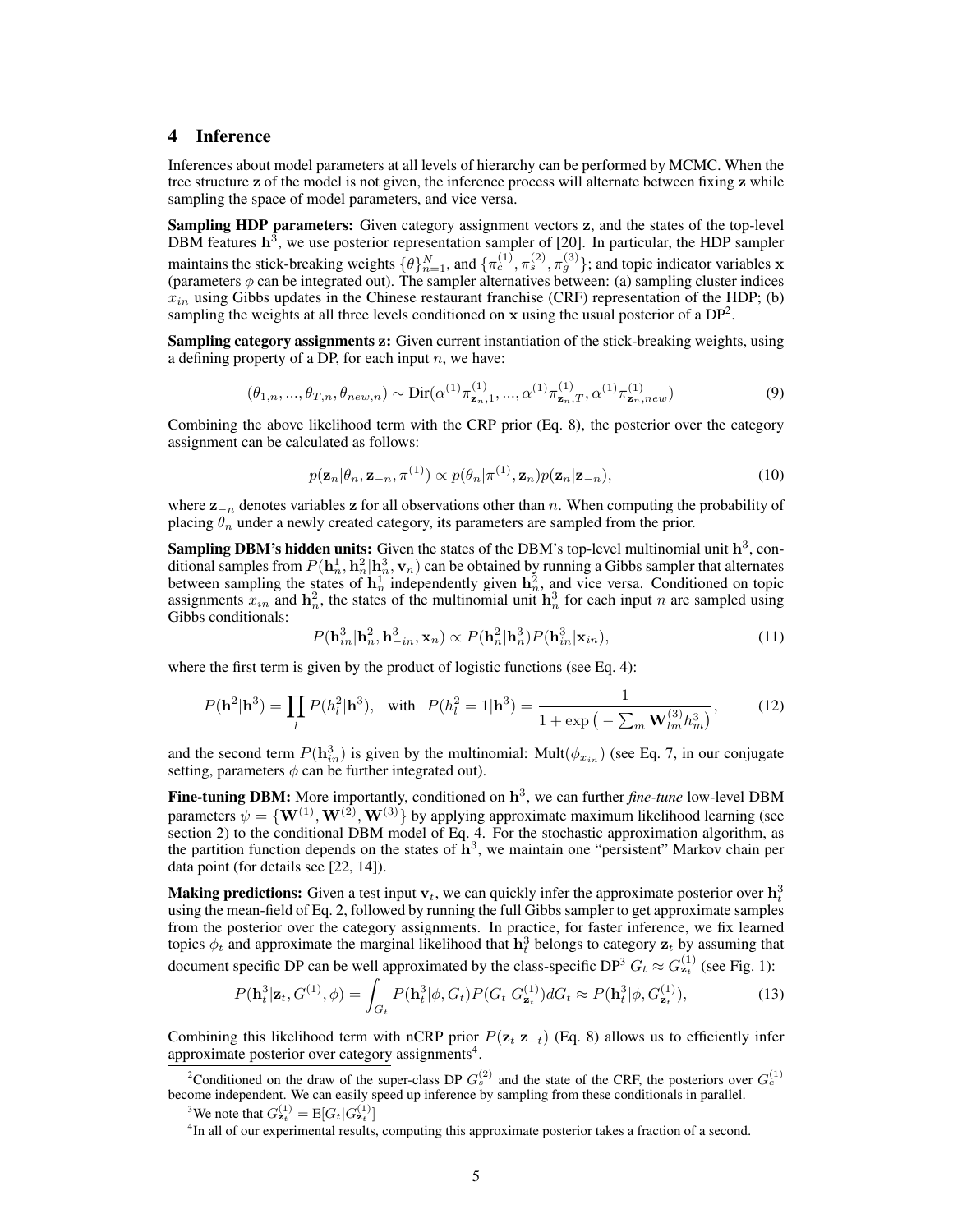

Figure 2: A random subset of the  $1^{st}$ ,  $2^{nd}$  layer DBM features, and higher-level class-sensitive HDP features/topics.



- 
- 13 butterfly, caterpillar, snail<br>14 bee, crab, lobster<br>15 bridge, castle, road, skysc bee, crab, lobster
- 15 bridge, castle, road, skyscraper<br>16 bicycle, keyboard, motorcycle,
- 16 bicycle, keyboard, motorcycle, orchid, palm tree
- 17 bottle, bowl, can, cup, lamp<br>18 cloud, plate, rocket 19, mo
- 18 cloud, plate, rocket 19. mountain, plain, sea<br>20 poppy, rose, tulip 21. aquarium fish, musl
- 20 poppy, rose, tulip 21. aquarium fish, mushroom 22 beetle, cockroach 23. forest

Figure 3: A typical partition of the 100 basic-level categories

# 5 Experiments

We present experimental results on the CIFAR-100 [8], handwritten character [9], and human motion capture recognition datasets. For all datasets, we first pretrain a DBM model in unsupervised fashion on raw sensory input (e.g. pixels, or 3D joint angles), followed by fitting an HDP prior, which is run for 200 Gibbs sweeps. We further run 200 additional Gibbs steps in order to fine-tune parameters of the entire compound HDP-DBM model. This was sufficient to reach convergence and obtain good performance. Across all datasets, we also assume that the basic-level category labels are given, but no super-category labels are available. The training set includes many examples of familiar categories but only a few examples of a novel class. Our goal is to generalize well on a novel class.

In all experiments we compare performance of HDP-DBM to the following alternative models: stand-alone Deep Boltzmann Machines, Deep Belief Networks [5], "Flat HDP-DBM" model, that always uses a single super-category, SVMs, and k-NN. The Flat HDP-DBM approach could potentially identify a set of useful high-level features common to all categories. Finally, to evaluate performance of DBMs (and DBNs), we follow [14]. Note that using HDPs on top of raw sensory input (i.e. pixels, or even image-specific GIST features) performs far worse compared to HDP-DBM.

#### 5.1 CIFAR-100 dataset

The CIFAR-100 image dataset [8] contains 50,000 training and 10,000 test images of 100 object categories (100 per class), with  $32 \times 32 \times 3$  RGB pixels. Extreme variability in scale, viewpoint, illumination, and cluttered background makes object recognition task for this dataset quite difficult. Similar to [8], in order to learn good generic low-level features, we first train a two-layer DBM in completely unsupervised fashion using 4 million tiny images<sup>5</sup> [23]. We use a conditional Gaussian distribution to model observed pixel values [8, 6]. The first DBM layer contained 10,000 binary hidden units, and the second layer contained M=1000 softmax units, each defining a distribution over 10,000 second layer features<sup>6</sup>. We then fit an HDP prior over  $h^2$  to the 100 object classes.

Fig. 2 displays a random subset of the  $1^{st}$  and  $2^{nd}$  layer DBM features, as well as higher-level classsensitive features, or topics, learned by the HDP model. To visualize a particular higher-level feature, we first sample M words from a fixed topic  $\phi_t$ , followed by sampling RGB pixel values from the conditional DBM model. While DBM features capture mostly low-level structure, including edges and corners, the HDP features tend to capture higher-level structure, including contours, shapes, color components, and surface boundaries. More importantly, features at all levels of the hierarchy evolve without incorporating any image-specific priors. Fig. 3 shows a typical partition over 100 classes that our model learns with many super-categories containing semantically similar classes.

We next illustrate the ability of the HDP-DBM to generalize from a single training example of a "pear" class. We trained the model on 99 classes containing 500 training images each, but only one training example of a "pear" class. Fig. 4 shows the kind of transfer our model is performing: the model discovers that pears are like apples and oranges, and not like other classes of images, such as dolphins, that reside in very different parts of the hierarchy. Hence the novel category can inherit

 $5$ The dataset contains random images of natural scenes downloaded from the web

<sup>&</sup>lt;sup>6</sup>We also experimented with a 3-layer DBM model, as well as various softmax parameters:  $M = 500$  and  $M = 2000$ . The difference in performance was not significant.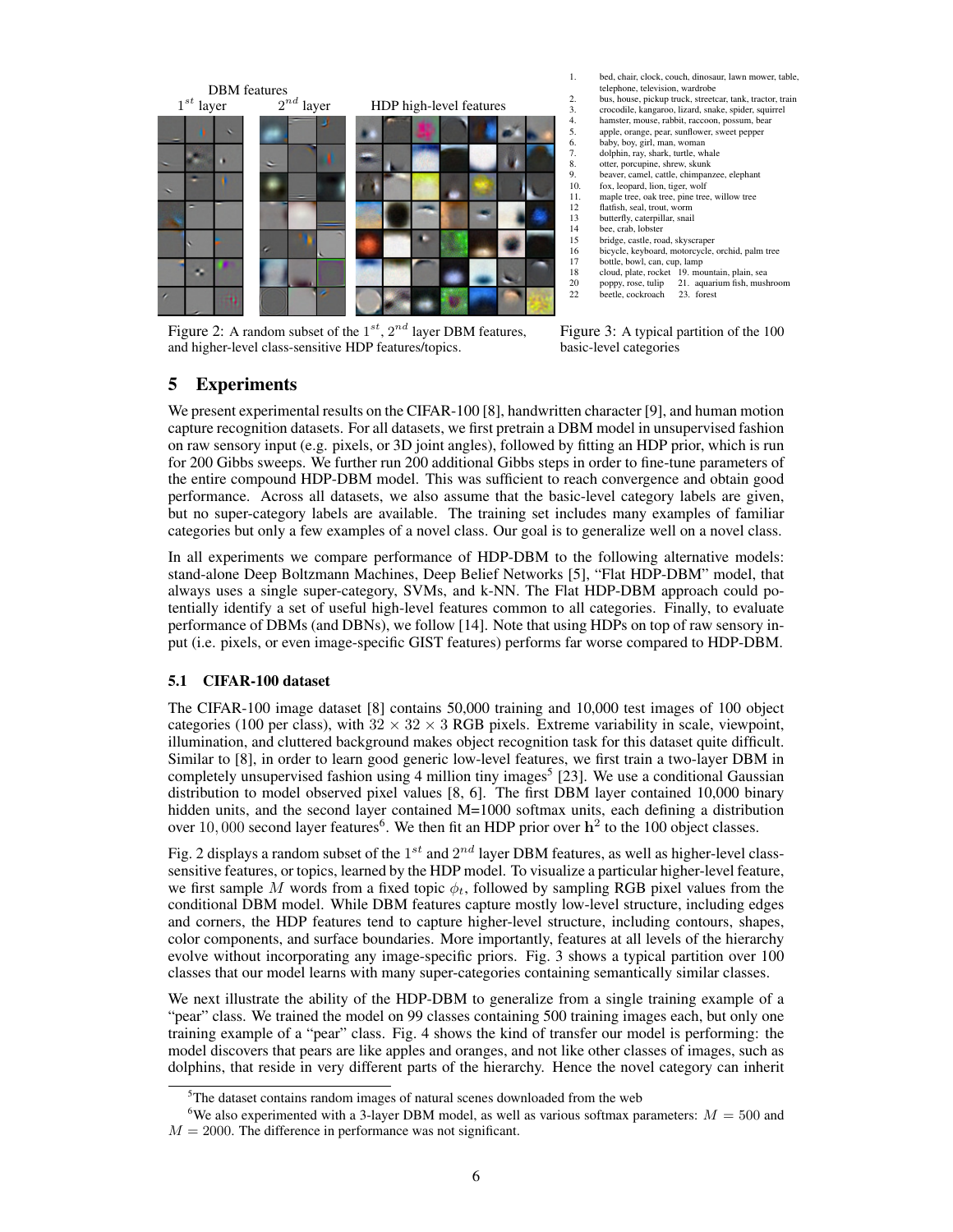

Figure 4: Left: Training examples along with eight most probable topics  $\phi_t$ , ordered by hand. Right: Performance of HDP-DBM, DBM, and SVMs for all object classes when learning with 3 examples. Object categories are sorted by their performance.

|               | <b>CIFAR Dataset</b><br>Number of examples |      |      |      |      | <b>Handwritten Characters</b><br>Number of examples |      |                          |      | <b>Motion Capture</b><br>Number of examples |      |      |      |      |
|---------------|--------------------------------------------|------|------|------|------|-----------------------------------------------------|------|--------------------------|------|---------------------------------------------|------|------|------|------|
| Model         |                                            | 3    |      | 10   | 50   |                                                     |      | 5                        | 10   |                                             |      | 5    | 10   | 50   |
| Tuned HDP-DBM | 0.36                                       | 0.41 | 0.46 | 0.53 | 0.62 | 0.67                                                | 0.78 | 0.87                     | 0.93 | 0.67                                        | 0.84 | 0.90 | 0.93 | 0.96 |
| HDP-DBM       | 0.34                                       | 0.39 | 0.45 | 0.52 | 0.61 | 0.65                                                | 0.76 | 0.85                     | 0.92 | 0.66                                        | 0.82 | 0.88 | 0.93 | 0.96 |
| Flat HDP-DBM  | 0.27                                       | 0.37 | 0.42 | 0.50 | 0.61 | 0.58                                                | 0.73 | 0.82                     | 0.89 | 0.63                                        | 0.79 | 0.86 | 0.91 | 0.96 |
| <b>DBM</b>    | 0.26                                       | 0.36 | 0.41 | 0.48 | 0.61 | 0.57                                                | 0.72 | 0.81                     | 0.89 | 0.61                                        | 0.79 | 0.85 | 0.91 | 0.95 |
| <b>DBN</b>    | 0.25                                       | 0.33 | 0.37 | 0.45 | 0.60 | 0.51                                                | 0.72 | 0.81                     | 0.89 | 0.61                                        | 0.79 | 0.84 | 0.92 | 0.96 |
| <b>SVM</b>    | 0.18                                       | 0.27 | 0.31 | 0.38 | 0.61 | 0.41                                                | 0.66 | 0.77                     | 0.86 | 0.54                                        | 0.78 | 0.84 | 0.91 | 0.96 |
| $1-NN$        | 0.17                                       | 0.18 | 0.19 | 0.20 | 0.32 | 0.43                                                | 0.65 | 0.73                     | 0.81 | 0.58                                        | 0.75 | 0.81 | 0.88 | 0.93 |
| <b>GIST</b>   | 0.27                                       | 0.31 | 0.33 | 0.39 | 0.58 | $\overline{\phantom{a}}$                            |      | $\overline{\phantom{a}}$ | ۰    | -                                           |      | ٠    | ۰    |      |

Table 1: Classification performance on the test set using 2\*AUROC-1. The results in bold correspond to ROCs that are statistically indistinguishable from the best (the difference is not statistically significant).

the prior distribution over similar high-level shape and color features, allowing the HDP-DBM to generalize considerably better to new instances of the "pear" class.

Table 1 quantifies performance using the area under the ROC curve (AUROC) for classifying 10,000 test images as belonging to the novel vs. all other 99 classes (we report 2\*AUROC-1, so zero corresponds to the classifier that makes random predictions). The results are averaged over 100 classes using "leave-one-out" test format. Based on a single example, the HDP-DBM model achieves an AUROC of 0.36, significantly outperforming DBMs, DBNs, SVMs, as well as 1-NN using standard image-specific GIST features [24] that achieve an AUROC of 0.26, 0.25, 0.18 and 0.27 respectively. Table 1 also shows that fine-tuning parameters of *all layers jointly* as well as learning super-category hierarchy significantly improves model performance. As the number of training examples increases, the HDP-DBM model still consistently outperforms alternative methods. Fig. 4 further displays performance of HDP-DBM, DBM, and SVM models for all object categories when learning with only three examples. Observe that over 40 classes benefit in various degrees from learning a hierarchy.

## 5.2 Handwritten Characters

The handwritten characters dataset [9] can be viewed as the "transpose" of MNIST. Instead of containing 60,000 images of 10 digit classes, the dataset contains 30,000 images of 1500 characters (20 examples each) with  $28 \times 28$  pixels. These characters are from 50 alphabets from around the world, including Bengali, Cyrillic, Arabic, Sanskrit, Tagalog (see Fig. 5). We split the dataset into 15,000 training and 15,000 test images (10 examples of each class). Similar to the CIFAR dataset, we pretrain a two-layer DBM model, with the first layer containing 1000 hidden units, and the second layer containing M=100 softmax units, each defining a distribution over 1000 second layer features.

Fig. 2 displays a random subset of training images, along with the  $1^{st}$  and  $2^{nd}$  layer DBM features, as well as higher-level class-sensitive HDP features. The HDP features tend to capture higher-level parts, many of which resemble pen "strokes". Table 1 further shows results for classifying 15,000 test images as belonging to the novel vs. all other 1,499 character classes. The HDP-DBM model significantly outperforms other methods, particularly when learning characters with few training examples. Fig. 6 further displays learned super-classes along with examples of *entirely novel* characters that have been generated by the model for the same super-class, as well as conditional samples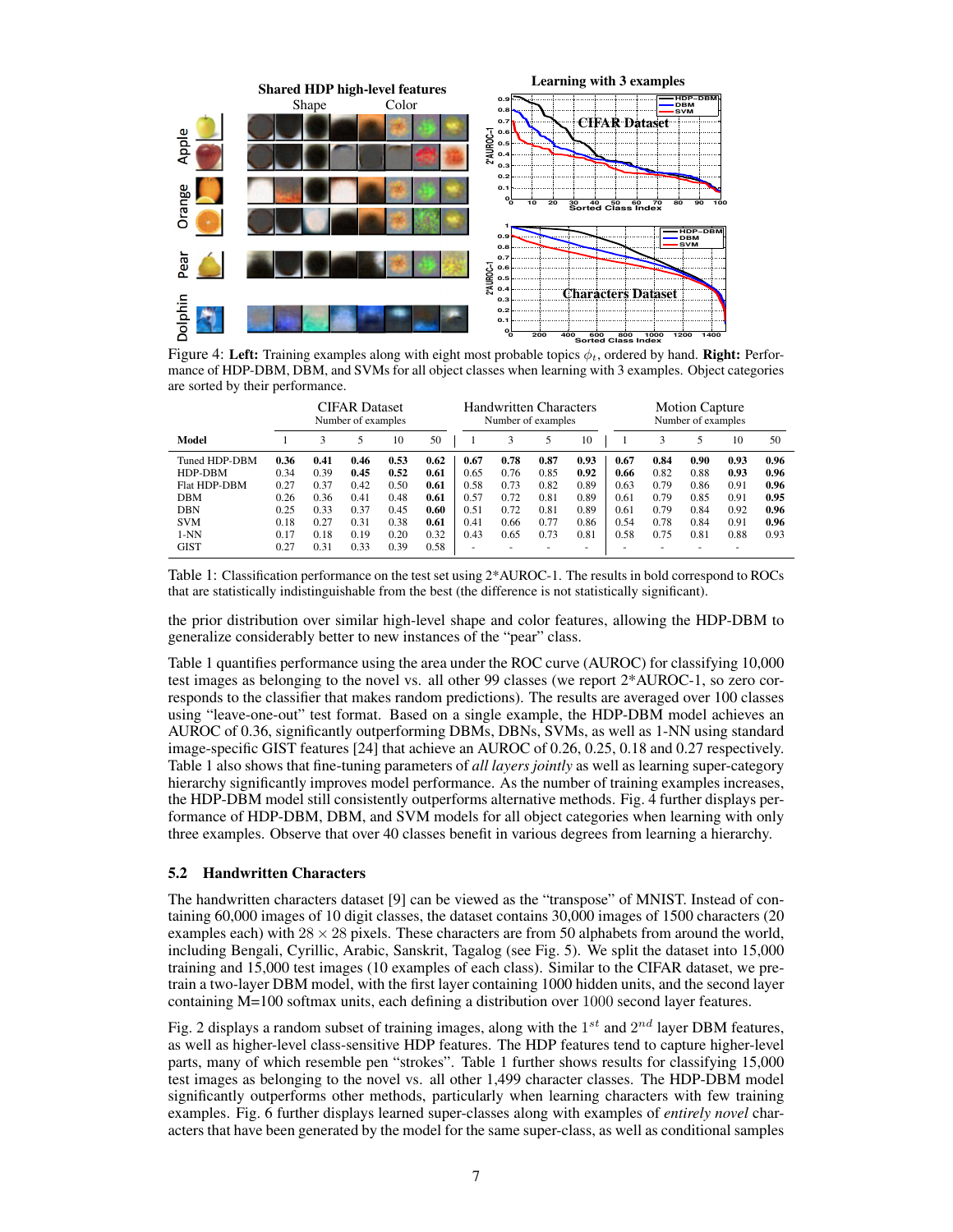

Figure 5: A random subset of the training images along with  $1^{st}$  and  $2^{nd}$  layer DBM features, as well as higher-level class-sensitive HDP features/topics. Learning with 3 examples

| Learned Super-Classes (by row) Sampled Novel Characters     |                                                   | <b>Conditional Samples</b><br><b>Training Examples</b>                       |
|-------------------------------------------------------------|---------------------------------------------------|------------------------------------------------------------------------------|
| $\mathfrak{V} \circ \mathfrak{L} \circ \Delta \mathfrak{L}$ | クマハクロ                                             | 3 3 3 3 3<br>T3.<br>Э                                                        |
| んとうしょう                                                      | 11 月 卩 刊 人 P.                                     | $\theta$ $\theta$ $\theta$ $\theta$<br>θ θ<br>A<br>е е е<br>Ô                |
| P P P A P P                                                 | FPTP<br>$\mathbb{R}$ $\mathbb{R}$                 | BARRARAHAH                                                                   |
| <i>हु</i> य ठ ङ ख उ छ                                       | A<br>Θ<br>$\overline{M}$                          | 7日<br>i<br>Ka<br>$\sum$ of<br>q<br>$\overline{a}$                            |
| 7 7 7 7 5 7 9 9                                             | $T$ $T$<br>$\overline{r}$<br>$\tau$<br><b>THE</b> |                                                                              |
| ⊹ ∢<br>$\Phi$ $\star$                                       | P<br>擤<br>$\omega$                                | $\varphi$ $\varphi$ $\varphi$<br>44<br>Ô.<br>$\varphi$<br>φ<br>ф<br>$\sigma$ |
| े म्ह<br>瓦<br>ठा<br>ਾਜ                                      | てっ                                                | $P$ $P$ $P$ $P$ $P$<br>சி                                                    |

Figure 6: Left: Learned super-classes along with examples of novel characters, generated by the model for the same super-class. Right: Three training examples along with 8 conditional samples.

when learning only with three training examples. (we note that using Deep Belief Networks instead of DBMs produced far inferior generative samples). Remarkably, many samples look realistic, containing coherent, long-range structure, while at the same time being different from existing training images (see Supplementary Materials for a much richer class of generated samples).

# 5.3 Motion capture

We next applied our model to human motion capture data consisting of sequences of 3D joint angles plus body orientation and translation [18]. The dataset contains 10 walking styles, including normal, drunk, graceful, gangly, sexy, dinosaur, chicken, old person, cat, and strong. There are 2500 frames of each style at 60fps, where each time step was represented by a vector of 58 real-valued numbers. The dataset was split at random into 1500 training and 1000 test frames of each style. We further preprocessed the data by treating each window of 10 consecutive frames as a single  $58 * 10 = 580$ d data vector. For the two-layer DBM model, the first layer contained 500 hidden units, with the second layer containing  $M=50$  softmax units, each defining a distribution over 500 second layer features. As expected, Table 1 shows that the HDP-DBM model performs much better compared to other models when discriminating between existing nine walking styles vs. novel walking style. The difference is particularly large in the regime when we observe only a handful number of training examples of a novel walking style.

# 6 Conclusions

We developed a compositional architecture that learns an HDP prior over the activities of top-level features of the DBM model. The resulting compound HDP-DBM model is able to learn low-level features from raw sensory input, high-level features, as well as a category hierarchy for parameter sharing. Our experimental results show that the proposed model can acquire new concepts from very few examples in a diverse set of application domains. The compositional model considered in this paper was directly inspired by the architecture of the DBM and HDP, but it need not be. Indeed, any other deep learning module, including Deep Belief Networks, sparse auto-encoders, or any other hierarchical Bayesian model can be adapted. This perspective opens a space of compositional models that may be more suitable for capturing the human-like ability to learn from few examples.

Acknowledgments: This research was supported by NSERC, ONR (MURI Grant 1015GNA126), ONR N00014-07-1-0937, ARO W911NF-08-1-0242, and Qualcomm.